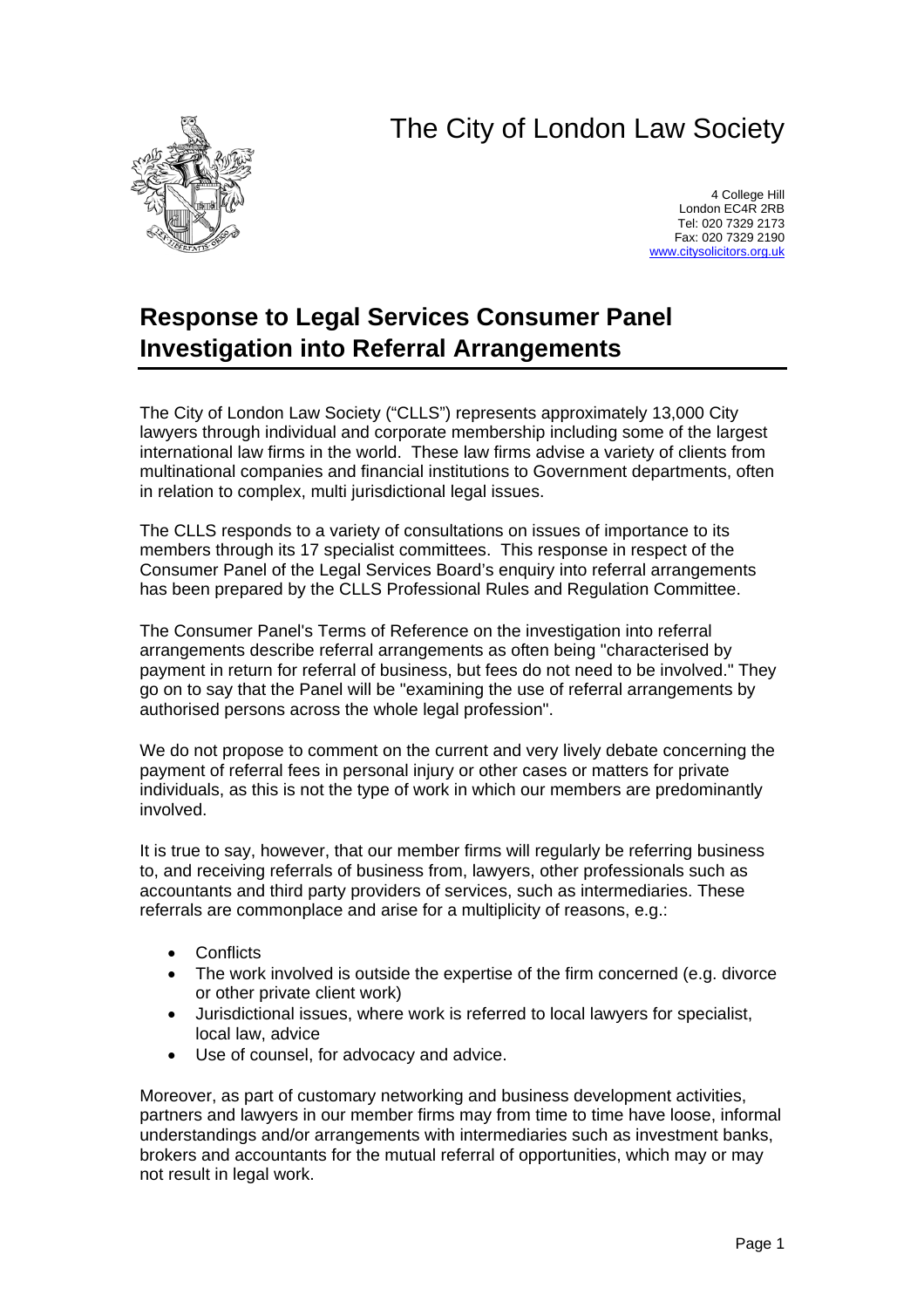Such referrals are not characterised by payment in return for referral of business. Nor are they characterised by other non-monetary arrangements linked to the introduction of clients, such as the provision of free or below-cost services in exchange for the referral of other business.

Rule 9 (Referrals of Business) of the Solicitors' Code of Conduct does in any event regulate referrals of business by our member firms to third parties (other than referrals between lawyers). Specifically, Rule 9.03 of the Solicitors' Code provides that if a solicitor recommends a client use a particular firm, agency or business, this must be done in good faith, judging what is in the client's best interests. That Rule goes on to provide that we may not enter into any agreement or association which would restrict our freedom to recommend any particular firm, agency or business (outside of certain mortgage, insurance and financial services related contracts).

It's our view that such referrals made and received by our member firms are a necessary part of the discharge of our duties to our clients and facilitate the delivery of high quality advice. We take it that such referrals are not the focus of the Panel's investigation. If this assumption is incorrect, we would want to be further involved in the investigation.

For the sake of completeness, we mention the following arrangements. We are aware that Buying Solutions (the Government procurement arm which sets up various framework agreements for the call off of goods and services, including legal services, by local authorities, NHS Trusts and central Government departments) charges monthly "management charges" to firms who receive business under one of these framework agreements. Such management charges are calculated as a percentage of fees received by the firm from clients under such framework agreements. Such charges could be characterised as referral fees. On its website, Buying Solutions explains that it is a "Trading Fund which is run on commercial lines, with responsibility for generating income to cover its costs and make a return to the Treasury." We take it therefore that the management charges assist in defraying the organisation's costs and are not within the scope of the Panel's investigation.

We're aware also that some groups of companies may centralise their procurement of legal services and seek a discount or rebate by reference to fees paid by group companies. Such payments could be a referral fee within Rule 9 of the Solicitors Code, even though they are in effect a payment to the client itself, but again we assume that these types of arrangements are not within the scope of the Panel's investigation.

26 February 2010

## © CITY OF LONDON LAW SOCIETY 2010.

All rights reserved. This paper has been prepared as part of a consultation process. Its contents should not be taken as legal advice in relation to a particular situation or transaction.